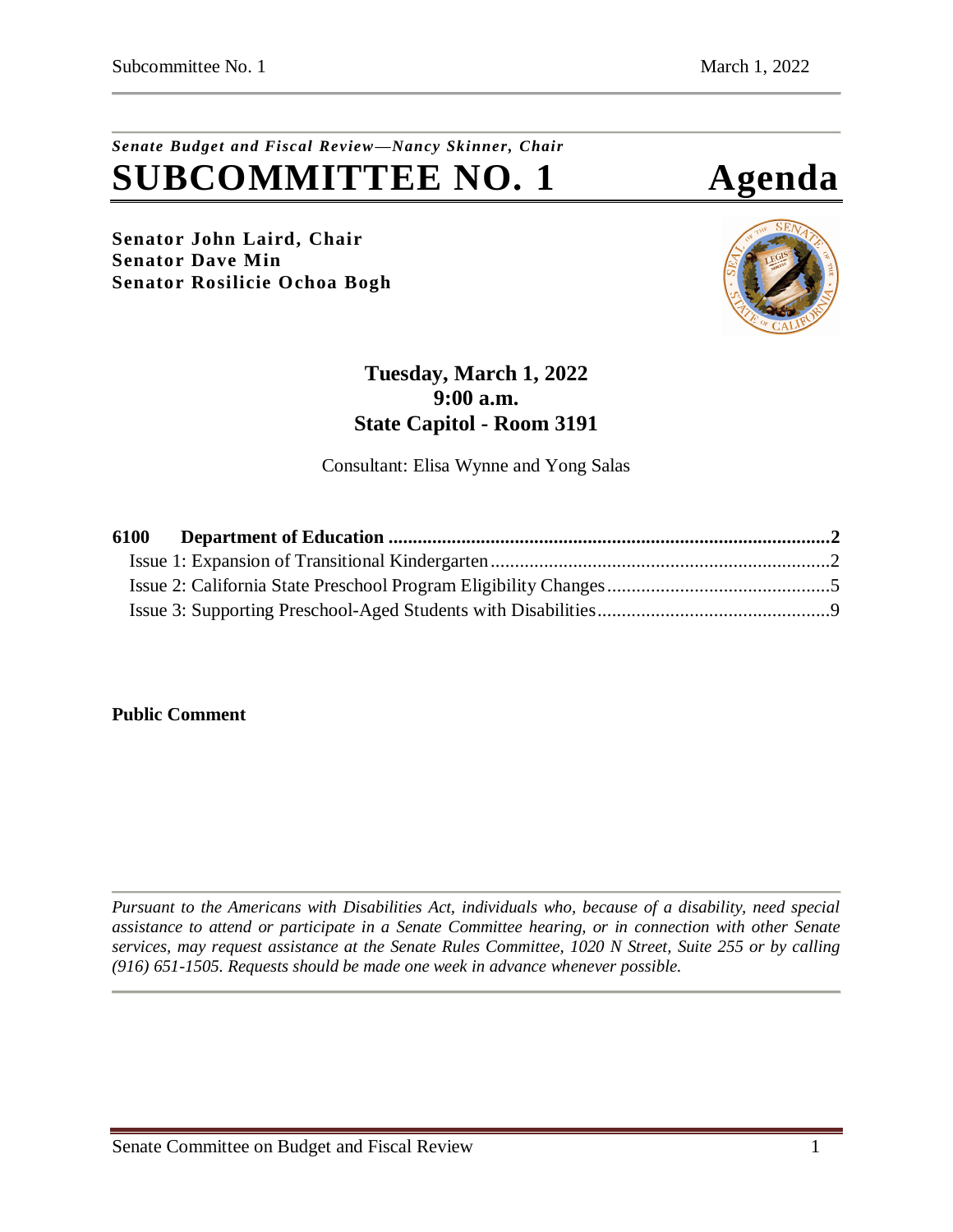# <span id="page-1-0"></span>**6100 DEPARTMENT OF EDUCATION**

#### <span id="page-1-1"></span>**Issue 1: Expansion of Transitional Kindergarten**

#### **Panel I:**

- Lina Grant, Department of Finance
- Edgar Cabral, Legislative Analyst's Office
- Sarah Neville-Morgan, Deputy Superintendent for Opportunities for All Branch, Department of Education

#### **Panel II Local Perspectives:**

- Rebeca Andrade, Superintendent, Salinas City Elementary School District
- Tandy Taylor, Executive Director, Educational Services, Cypress School District
- Jennifer Hicks, Assistant Superintendent Educational Services, Placer County Office of Education

#### **Background**

 $\overline{\phantom{a}}$ 

**Transitional Kindergarten (TK).** SB 1381 (Simitian), Chapter 705, Statutes of 2010, enacted the "Kindergarten Readiness Act" and established the transitional kindergarten (TK) program, beginning in 2012-13, for children who turn five between September 2 and December 2. TK is the first year of a two-year kindergarten program that uses a modified, age and developmentally appropriate curriculum. It is intended to be aligned with California Preschool Learning Foundations developed by the California Department of Education. Each elementary or unified school district must offer TK and kindergarten for all eligible children, regardless of family income. TK is funded through the Local Control Funding Formula (LCFF) allocation. In 2018-19, 91,000 students in California were enrolled in TK. In addition to an elementary teaching credential, starting August 2021, TK teachers are required to have either 24 units in early childhood education and/or child development, a child development permit, or comparable experience in a classroom setting.

The 2021 Budget gradually expands TK eligibility from 2022-23 to 2025-26 so that by 2025-26, a child who has their fourth birthday by September 1 will be eligible for TK. In addition to expanding TK, the 2021 Budget also established the Expanded Learning Opportunity Program, which requires local educational agencies to offer a nine-hour school day, including before and after school services. Whether TK and Kindergarten is offered for half-day or full-day classes is determined by the local educational agency.

Preschool for four-year-olds. Currently, four-year-olds are served by a mixture of State Preschool (for income-eligible students) and early TK (if provided). In 2018-19, 143,000 three- and four-year-olds were enrolled in State Preschool. Four-year-olds make up 63 percent of that enrollment. Aside from income eligibility, these programs vary in other ways, including teacher credentialing requirements and length of school day (see table below from the  $LAO<sup>1</sup>$ ).

#### Senate Committee on Budget and Fiscal Review 2

<sup>1</sup> <https://lao.ca.gov/reports/2021/4350/Transitional-Kindergarten-Proposals-020521.pdf>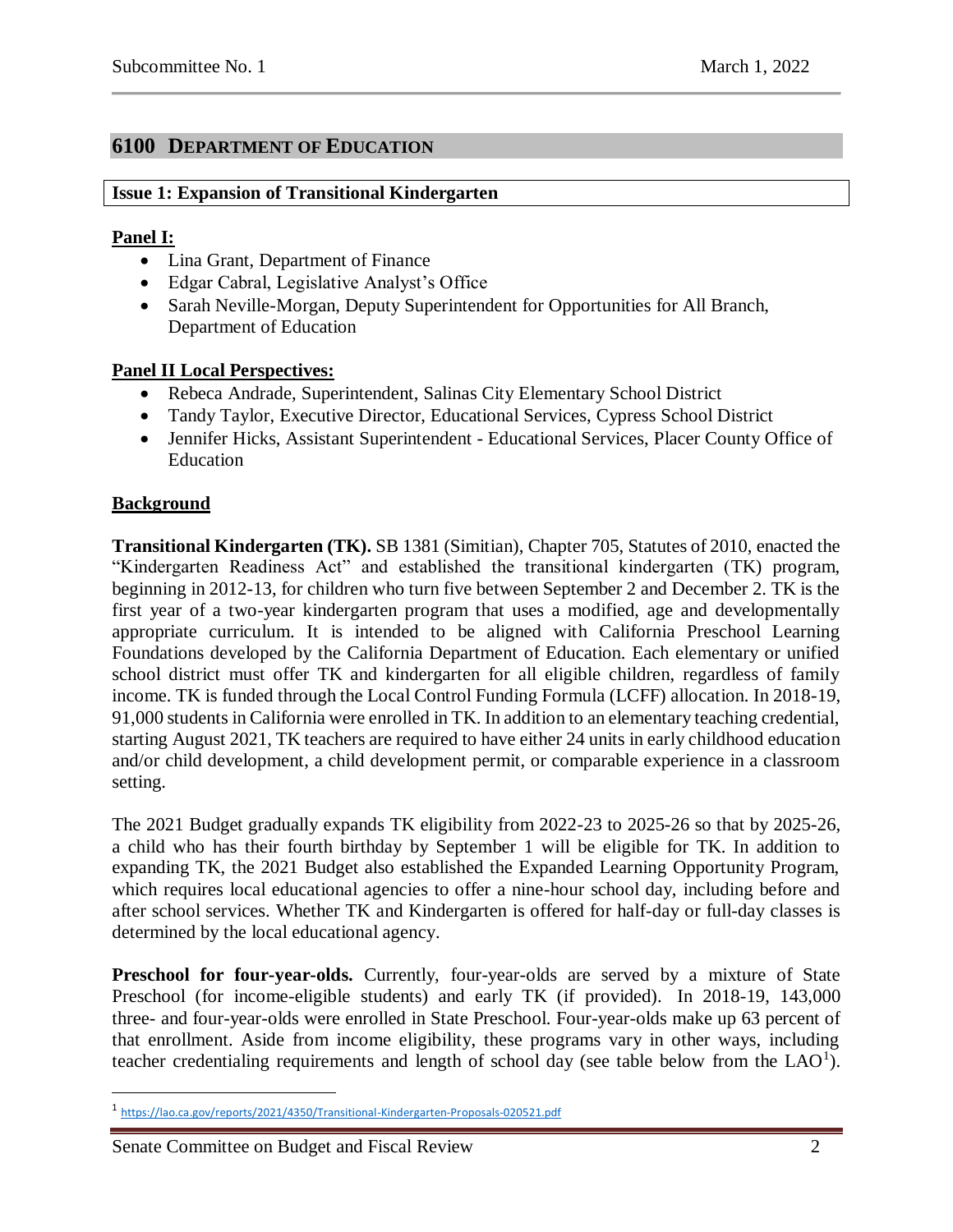Income-eligible four-year-olds end up in either preschool or TK due to combination of these factors, availability of early TK in their area, and available State Preschool slots.

The Governor's Master Plan on Early Learning and Care set a goal to provide all income-eligible three-year-olds and all four-year-olds with preschool. The initial step is aligning preschool and TK standards. Eventually, all four-year-olds would be eligible for TK programs, and all incomeeligible three-year-olds would be served by state preschools.

|                                       | <b>Transitional Kindergarten</b>                                                                                                                                                  | <b>State Preschool</b>                                                                                                                                      |
|---------------------------------------|-----------------------------------------------------------------------------------------------------------------------------------------------------------------------------------|-------------------------------------------------------------------------------------------------------------------------------------------------------------|
| Age                                   | Four-year olds with birthdays between<br>September 2 and December 2, with<br>option to serve some younger students.                                                               | Three- and four-year olds.                                                                                                                                  |
| <b>Income Eligibility</b>             | None.                                                                                                                                                                             | A family of three must generally earn at or<br>below \$73,885.                                                                                              |
| <b>Program Duration</b>               | Must operate at least 180 days per year, at<br>least three hours per day but determined<br>by district.                                                                           | Must operate at least 246 days per year,<br>6.5 hours per day for full-day program; at<br>least 175 days per year, 3 hours per day for<br>part-day program. |
| <b>Work Requirement</b>               | None.                                                                                                                                                                             | None for the part-day program. Working<br>families are prioritized for the full-day<br>program.                                                             |
| <b>Staffing Ratio</b>                 | 1 to 33 maximum teacher-child ratio.                                                                                                                                              | 1 to 24 maximum teacher-child ratio and<br>1 to 8 maximum adult-child ratio.                                                                                |
| <b>Funding Source</b>                 | Proposition 98 General Fund.                                                                                                                                                      | Proposition 98 and Non-Proposition 98<br>General Fund.                                                                                                      |
| <b>Providers</b>                      | School districts.                                                                                                                                                                 | School districts, county offices of education,<br>community colleges, and community-based<br>organizations.                                                 |
| <b>Teacher</b><br><b>Requirements</b> | Bachelor's degree, multiple subject<br>teaching credential, and a Child<br>Development Teacher Permit or at least<br>24 units of ECE/CD or comparable<br>experience. <sup>a</sup> | Child Development Teacher Permit (24 units of<br>ECE/CD plus 16 general education units).                                                                   |
|                                       |                                                                                                                                                                                   |                                                                                                                                                             |

<sup>a</sup> Child Development requirements effective August 1, 2021.

ECE/CD = Early Childhood Education/Child Development.

Source: Legislative Analyst's Office

**Universal Prekindergarten Planning and Implementation Grant Program.** The 2021 Budget provided \$300 million in one-time Proposition 98 for the California Pre-Kindergarten Planning and Implementation Grant Program. Of the total, \$200 million is provided to local educational agencies for costs associated with creating or expanding California state preschool programs or transitional kindergarten programs, or to establish or strengthen partnerships with other providers of prekindergarten education for costs including but not limited to planning, hiring and recruitment, staff training and professional development, classroom materials, and supplies. The remaining \$100 million is provided for competitive grants to local educational agencies to increase the number of highly-qualified teachers and administrators available to serve California state preschool programs and transitional kindergarten pupils, including for related professional development.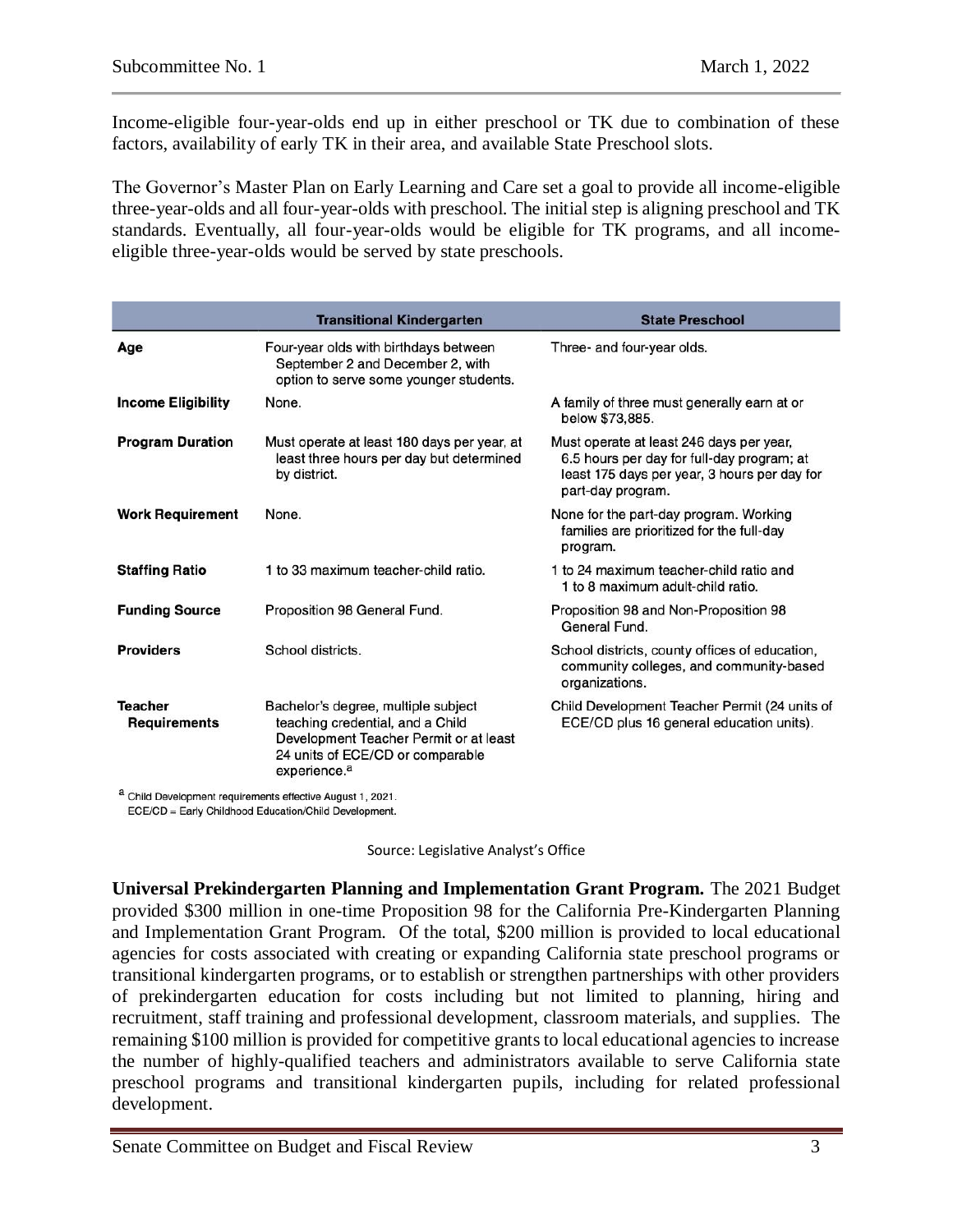# **Governor's Budget**

Pursuant to the 2021 Budget plan, the proposed budget includes \$639.2 million General Fund to expand eligibility for transitional kindergarten, from all children turning five-years-old between September 2 and December 2 to all children turning five-years-old between September 2 and February 2, beginning in the 2022-23 school year. These funds will increase the Proposition 98 Guarantee through the process of rebenching.

The proposed budget includes \$383 million Proposition 98 General Fund to add one additional certificated or classified staff person to every transitional kindergarten class so that the student-toadult ratios more closely align with the State Preschool Program. This investment will bring the student-to-adult ratio to 12-to-1, as required by law; and beginning in 2023-24, the student-to-adult ratio is expected to be 10-to-1, contingent on available funds.

#### **Suggested Questions**

- CDE: What is the proportion of which local educational agencies are using their prekindergarten planning and implementation grants to expand state preschool programs versus transitional kindergarten programs?
- DOF: What is the expected cost to bring the student-to-adult ratio to 10-to-1 in 2023-24?
- Local panelists: Is there anything that the state can do to help you as you implement the expansion of transitional kindergarten?

**Staff Recommendation.** Hold this item open.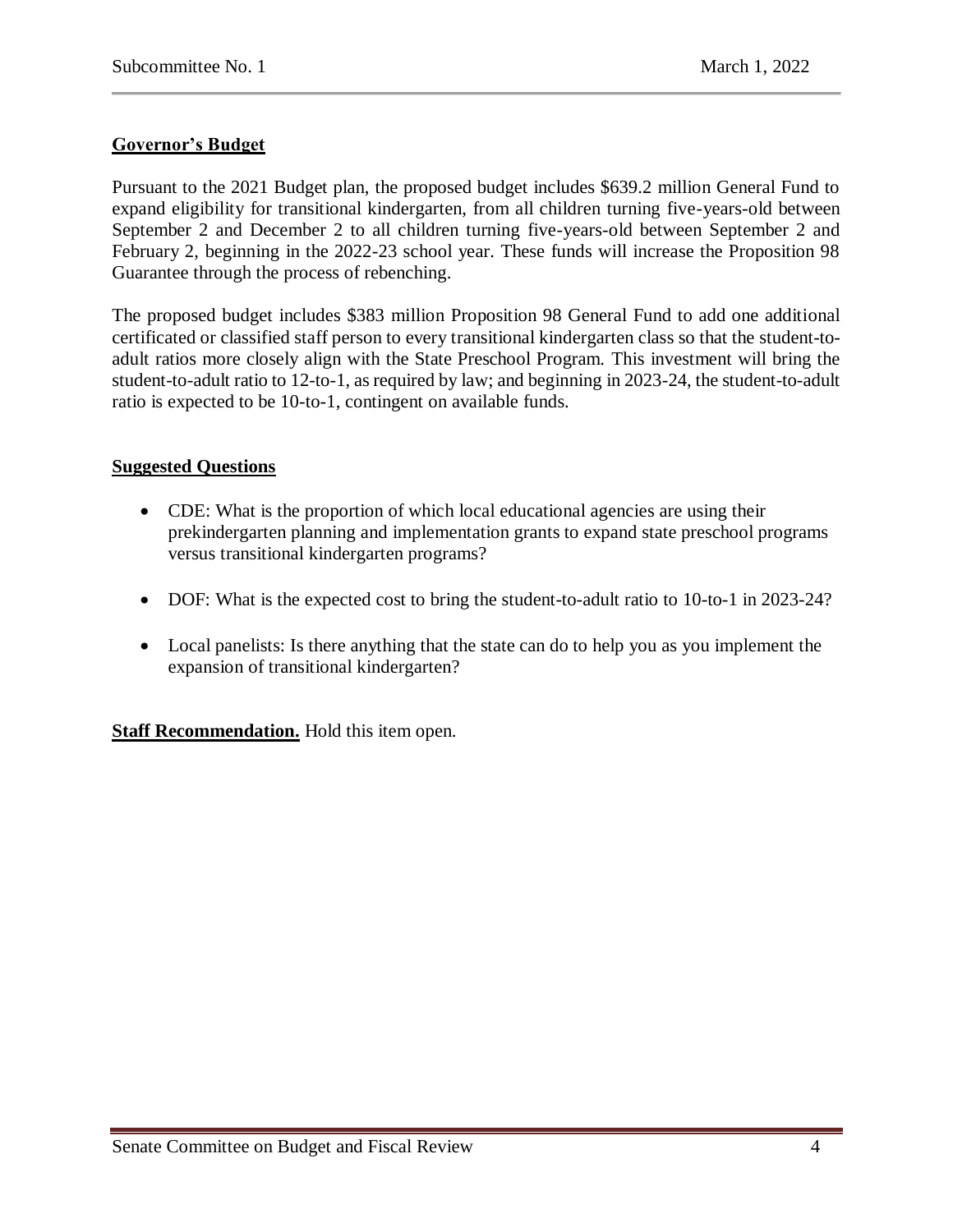#### <span id="page-4-0"></span>**Issue 2: California State Preschool Program Eligibility Changes**

#### **Panel:**

- Edgar Cabral, Legislative Analyst's Office
- Jodi Lieberman, Department of Finance
- Virginia Early, Education Administrator for Early Education Division, Department of Education

# **Background**

Generally, programs in the early care and education system have two objectives: to support parental work participation and to support child development. Children, from birth to age five, are cared for and instructed in child care programs, State Preschool, transitional kindergarten, and the federal Head Start program.

Commencing July 1, 2021, the administration of child care programs transitioned to the Department of Social Services (DSS), with the exception of the California State Preschool Program, which continues to be administered by the Department of Education (CDE).

**California State Preschool Program.** State Preschool provides both part-day and full-day services with developmentally-appropriate curriculum, and the programs are administered by local educational agencies (LEAs), colleges, community-action agencies, and private nonprofits. State preschool can be offered at a child care center, a family child care network home, a school district, or a county office of education (COE). The State Preschool program serves eligible three- and four-year old children, with priority given to four-year olds whose family is either on aid, is income eligible (family income may not exceed 85 percent of the SMI), is homeless, or the child is a recipient of protective services or has been identified as being abused, neglected, or exploited, or at risk of being abused, neglected or exploited. Providers of State Preschool must comply with Title 5 of the California Code of Regulations including requirements, such as development assessments for children, rating scales, and staff development.

Preschool-aged children may also be served in other settings, such as other child care settings, federal Head Start programs, or Transitional Kindergarten if the child is age-eligible.

**Funding.** As CSPP programs are run by both LEAs and Non-LEAs, the fund sources for the programs have changed over time. However, since the 2019-20 Budget Act all non-LEA state preschool and wrap care are funded with non-Proposition 98 General Fund and LEA state preschool and wrap care are funded with Proposition 98 General Fund. State Preschool providers contract with and receive payments directly from CDE. Prior to 2022, CSPP programs received the same standard reimbursement rate (SRR) no matter where in the state the program is located. The rate is increased by a stautory adjustment factor for children with exceptional needs, severe disabilities, cases of neglect, and English learners.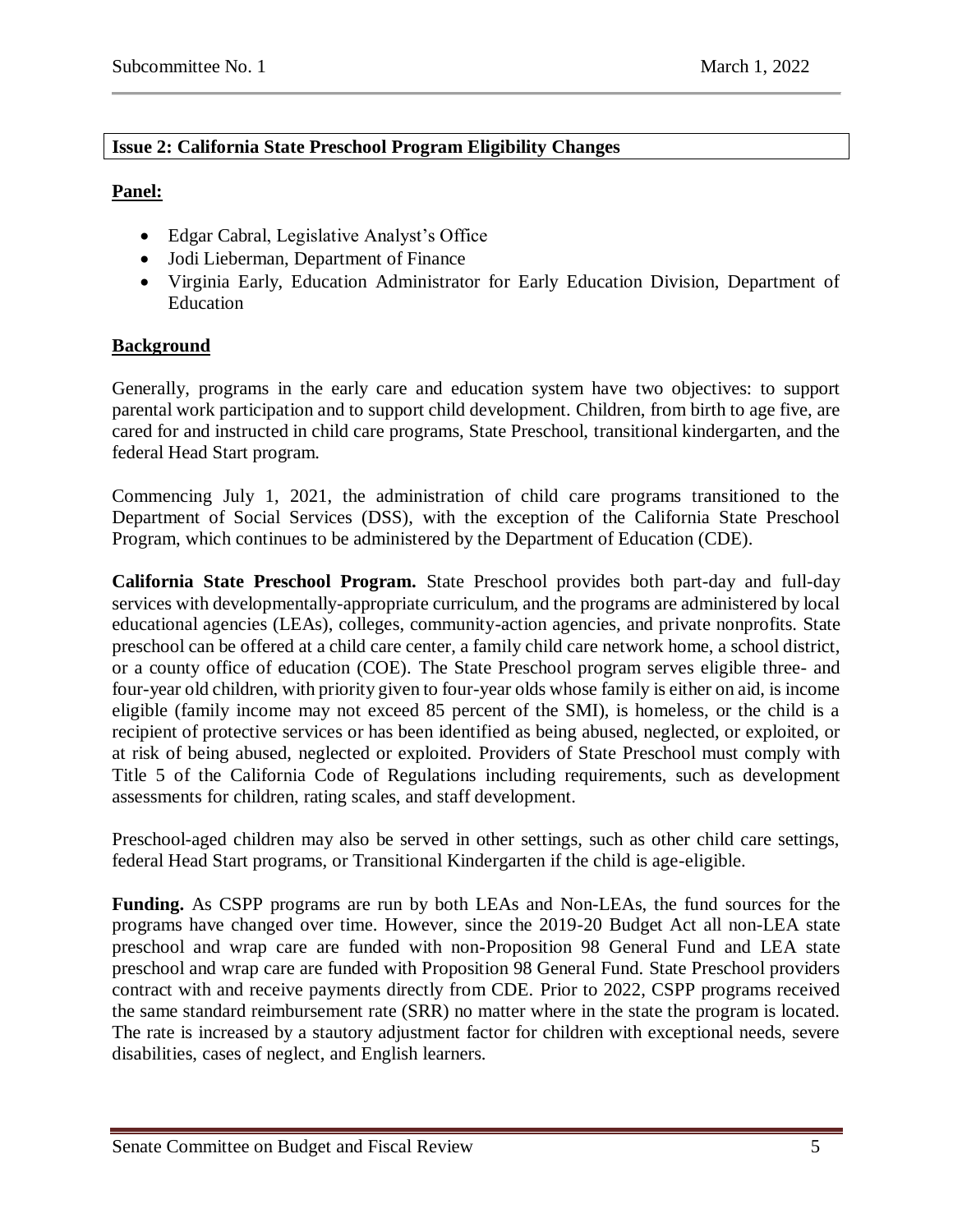The Budget Act of 2021, included a provision that required, commencing January 1, 2022, all early education providers would receive the higher of the SRR, adjusted by COLA, or the 75th percentile of the 2018 regional market rate survey. This change was an attempt to better align rates for early care and education across all providers and care types to allow for movement towards a single reimbursement rate system. In January 2022, the CDE released management bulletin 22-01, detailing these calculations and informing CSPP providers of the change. The 2021-22 budget package also provided \$130 million Proposition 98 General Fund to increase State Preschool slots for school districts and county offices of education.

#### **CSPP Eligible Population and Children served:**

Overall, in 2019, there were about 1 million three- and four-year old children eligible for CSPP. Of this, 620,520 of those children were eligible for CSPP based on being from families with incomes below 85 percent of the state median income. This was estimated using data from the 2019 Census' American Community Survey and the specific income thresholds for CSPP and this does not capture children who may be eligible to receive CSPP based on local factors, like whether their program participates in the flexibilities allowed for programs operating in the attendance boundary of an elementary school where 80% or more of students are eligible for free or reducedprice meals.

Overall, about 142,067 three- and four-year old income eligible children were served in October 2019 in CSPP (23 percent of all eligible). Percentage of eligible children served varies by age:

- 40,484 three-year old children served out of 303,603 income eligible three- year old children (13 percent)
- 101,583 four-year old children served out of 316,917 income eligible four-year old children (32 percent)

In addition, the CDE notes that while about 12 percent of students in public K-12 schools statewide have an identified disability, only approximately 4 percent of the students participating in State Preschool are children with disabilities.

#### **Governor's Budget Proposal:**

The Governor's Budget includes the following changes to the CSPP:

- Provide an ongoing increase of \$197.8 million Proposition 98 General Fund and \$110.6 million non-Proposition 98 General Fund to increase State Preschool Program adjustment factors for students with disabilities and dual language learners. These adjustment factor increases are intended to fund new requirements for State Preschool providers to:
	- o serve at least 10 percent students with disabilities, and
	- o provide additional supportive services for dual language learners.
- Additionally, all students participating in State Preschool will maintain continuous eligibility for 24 months (increased from 12 months) after eligibility is confirmed, children with an individualized education program will be categorically eligible to participate in State Preschool, and State Preschool providers that have served all eligible three- and fouryear-olds in their service will be allowed to serve two-year-old children.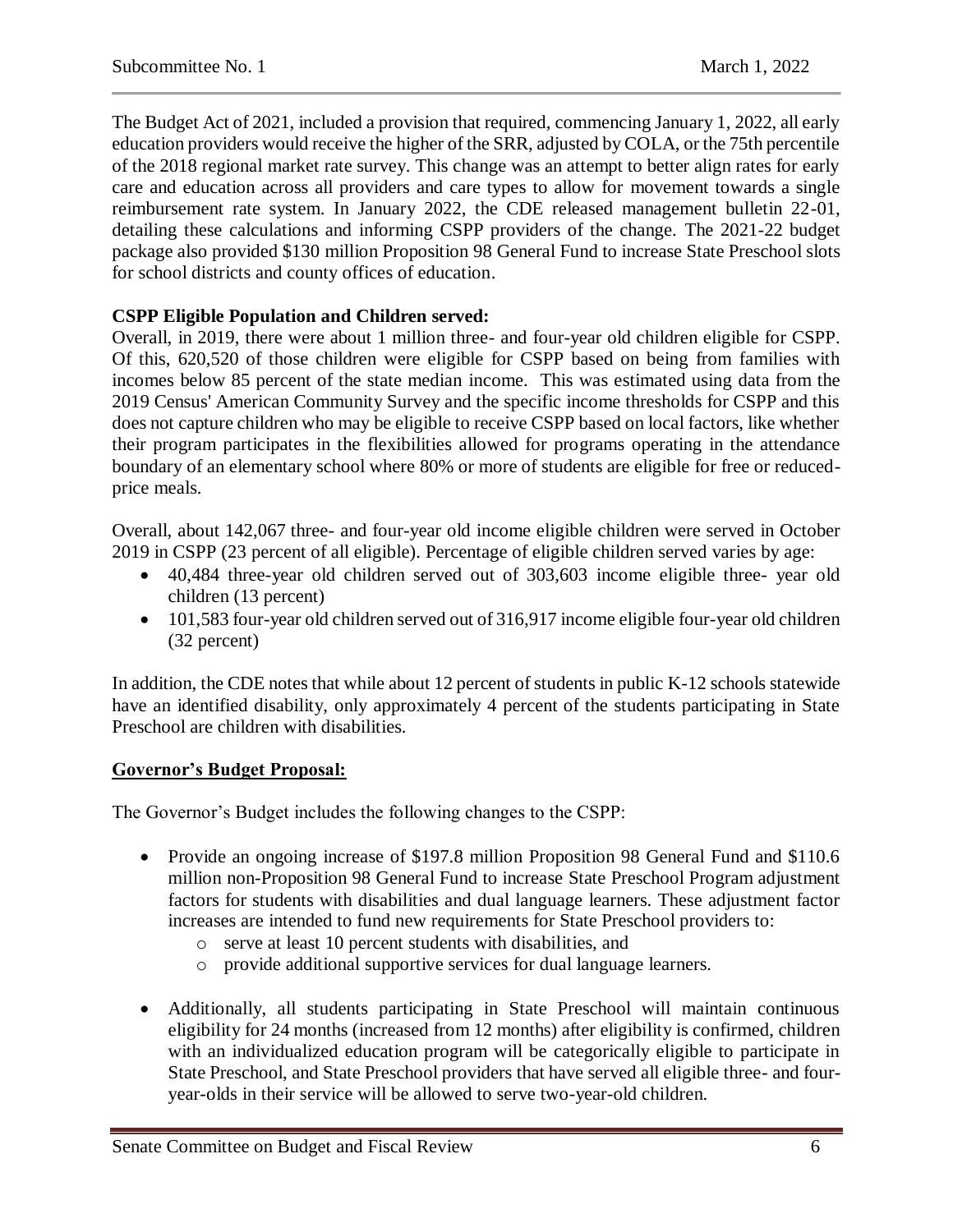Specifically for the additional requirements on children with exceptional needs, the higher adjustment factor will be applied to 10 percent of funded enrollment for each agency to ensure that funded slots are available at any time during the fiscal year. Trailer bill language further specifies that agencies not meeting the requirement to fill 10 percent of funded enrollment with children with exceptional needs shall conduct community outreach to special education partners to recruit additional children with exceptional needs into their programs. Beginning July 1, 2025, any agency not meeting the requirement may be put on a conditional contract or apply for a waiver through a process determined by the Superintendent.

The eligibility proposals make changes to the eligibility order as noted in italics below:

- The first priority for services shall be given to three-year-old or four-year-old children who are recipients of child protective services or who are at risk of being neglected, abused, or exploited and for whom there is a written referral from a legal, medical, or social service agency.
- *The second priority is additional three- and four-year old children with exceptional needs interested in enrolling beyond those already enrolled in the 10 percent requirement from families with incomes below the income eligible threshold.*
- The third priority for services shall be given to eligible four-year-old children who are not enrolled in a state-funded transitional kindergarten program, with lowest-income children served first.
- The fourth priority for services shall be given to income-eligible three-year-old children, with lowest-income children served first.
- The fifth priority, after all otherwise eligible children have been enrolled, shall be a child with exceptional needs whose family's income is above the income eligibility threshold.
- The sixth priority, after all otherwise eligible children have been enrolled, shall be children from families whose income is no more than 15 percent above the eligibility income threshold. Within this priority category, priority shall be given to four-year-old children before three-year-old children.
- After priorities (1) though (6) are completed:
	- o A CSPP site operating within the attendance boundaries of a qualified free and reduced priced meals school may enroll any *three-year-old* or four-year-old children whose families reside within the attendance boundary of the qualified elementary school, with lowest-income children served first.
	- o *CSPP programs may enroll children to provide expanded learning and care to transitional kindergarten or kindergarten pupils.*
	- o *After all eligible three- and four-year-old children have been enrolled, providers may enroll eligible two-year-old children, with lowest-income children served first.*

# **LAO Comments:**

*Consider Ways to Monitor Implementation and Address Barriers to Access.* While we think the 10 percent requirement is a reasonable starting point, the Legislature may want to reassess this threshold in a few years, particularly in light of the major changes that will be occurring in early education with the expansion of TK. At that time, the Legislature may want to increase or decrease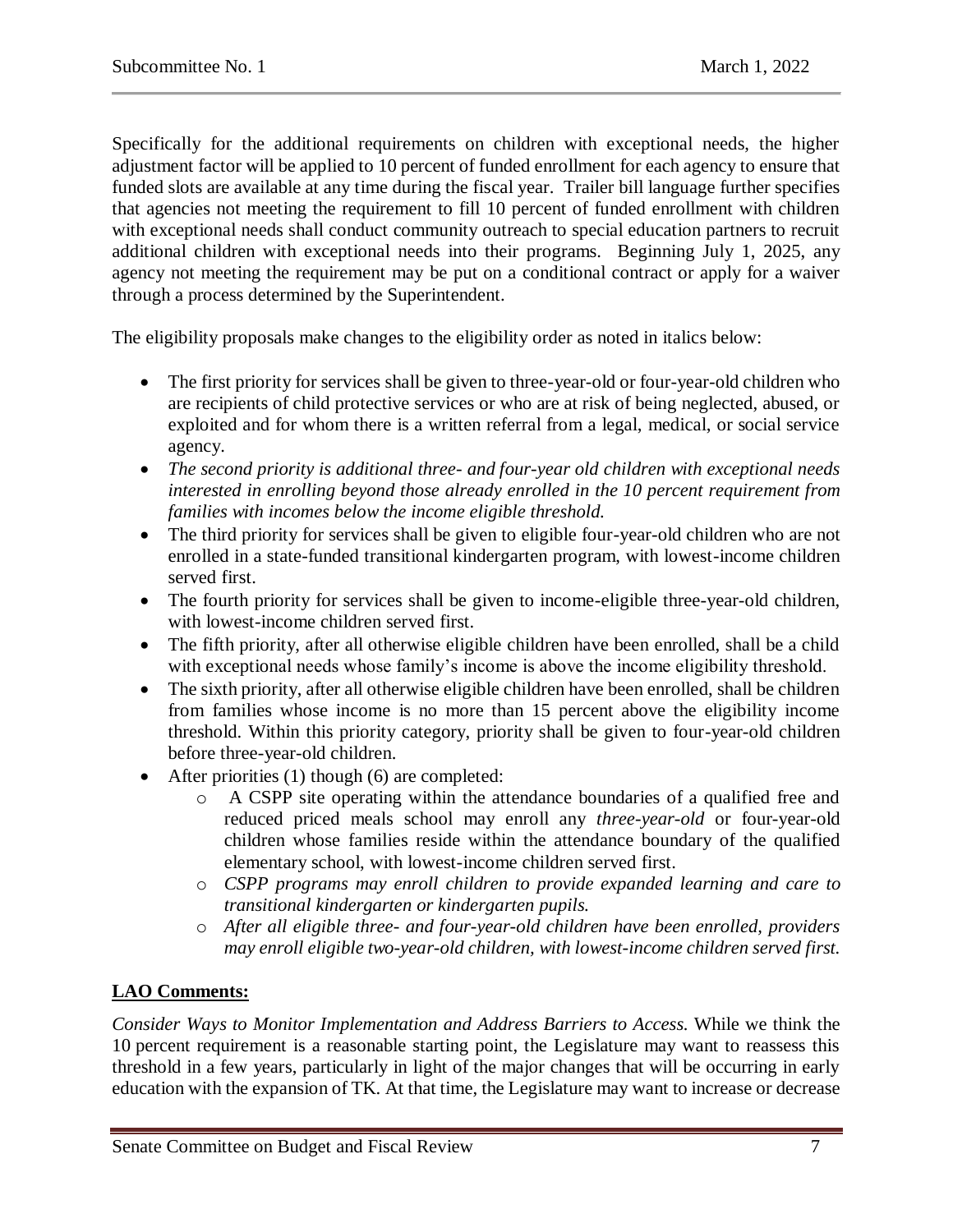the requirement. To the extent that providers have difficulty implementing the 10 percent requirement, the Legislature will also want to consider ways to change the existing program to help address the key barriers that providers face. The Legislature could monitor these issues in a variety of ways, such as by requiring CDE to report to the Legislature or contracting with an external agency to follow the implementation more closely.

*Trade-Offs Associated With Allowing Two-Year Olds.* Allowing State Preschool to serve two-year olds would give providers more flexibility to ensure that their programs are fully enrolled. This flexibility could be particularly beneficial for providers who also have General Child Care contracts with the state and serve two-year olds in those programs. Serving two-year olds in State Preschool, however, would create some administrative challenges. Providers would be required to increase staffing, as the child-to-staff ratios for two-year olds are half the ratio for preschoolers (4-to-1 and 8-to-1, respectively). Providers may also need to modify their facilities to address the unique needs of smaller children. (For example, by installing diaper changing stations.) Moreover, the Governor's proposal is not clear on whether two-year olds enrolled in State Preschool would be funded at the same rate as three- and four-year olds, or if they would be funded at the higher rate for toddlers that is used in General Child Care. Given the complexities of such a change, the Legislature may want to wait a few years and see how the expansion of TK affects State Preschool enrollment before deciding to adjust eligibility in this way.

*Recommend Adopting 24-Month Eligibility.* Providers in several counties that have been granted [flexibility from certain state policies](https://lao.ca.gov/Publications/Report/4431) have implemented 24-month eligibility for several years. The policy allows three-year olds enrolled in State Preschool to continue participating in the program until they are eligible for kindergarten, helping to ensure the child is prepared for kindergarten. The change also reduces some administrative burden without adding cost pressure to the program. Applying this policy statewide also would create consistency for children and families

#### **Suggested Questions:**

- How will CSPP programs meet the 10 percent requirement for serving students with special needs? Are there barriers programs may face in reaching and maintaining this percentage? What support does CDE or the Administration envision being needed to help transition CSPP to this standard and ensure quality?
- What specific services will CSPP be required to provide to dual language learners?
- How would CSPP differentiate care for two years olds if the age eligibility is expanded for this student group?
- Why does the Administration propose to expand CSPP eligibility to two year olds when only a small portion of eligible three year olds are served? With all of the additional eligibility changes, how many two year olds does the Administration assume would be served in CSPP?

#### **Staff Recommendation:** Hold Open.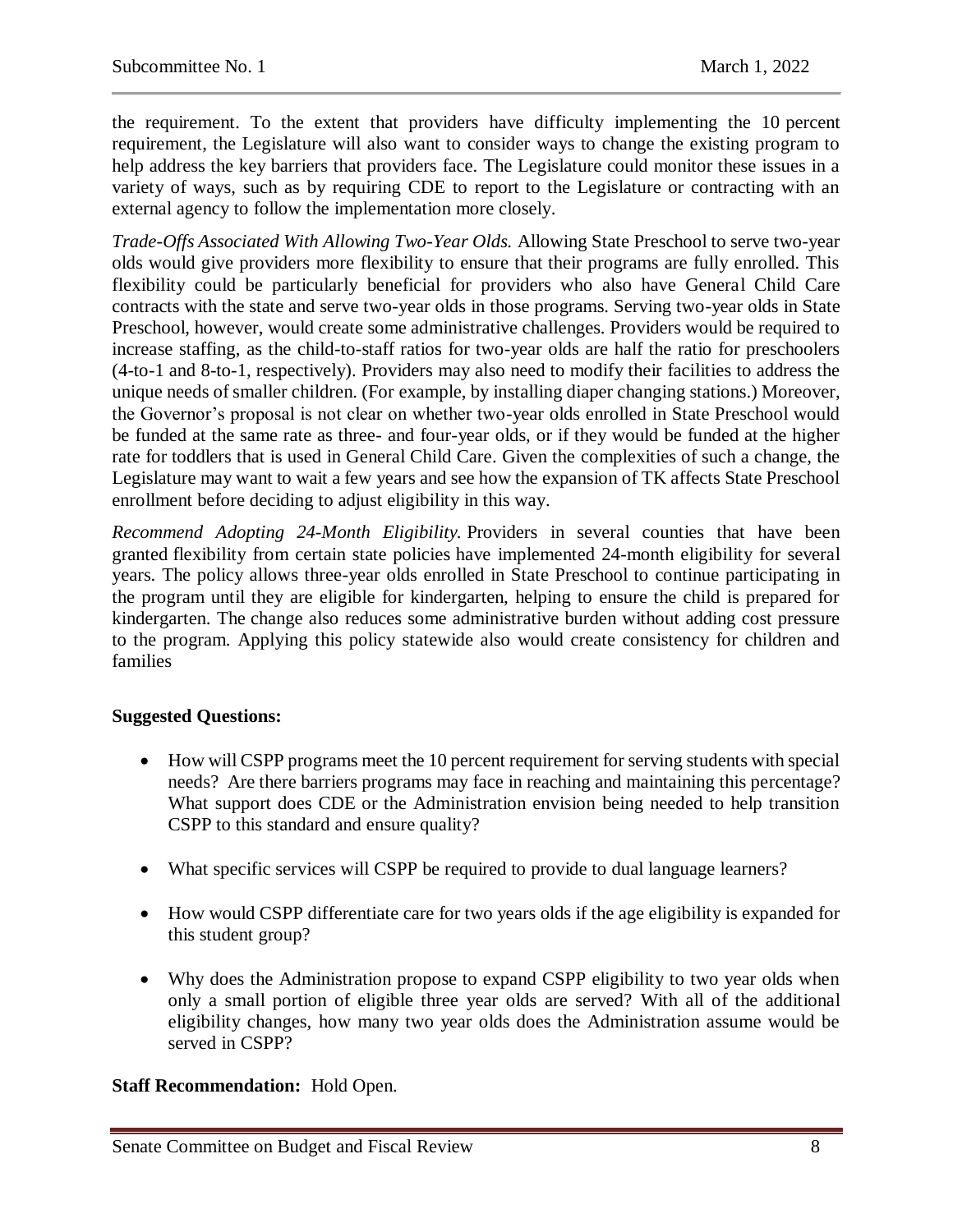#### <span id="page-8-0"></span>**Issue 3: Supporting Preschool-Aged Students with Disabilities**

The Governor's budget proposal includes additional proposals to support preschool-aged children with disabilities:

- \$500 million one-time Proposition 98 General Fund to support an additional infusion of funds into the Inclusive Early Education Expansion Program.
- \$62 million one-time funding (\$2 million General Fund, and \$60 million Proposition 98 General Fund) to incorporate early identification for learning disabilities into the state's preschool assessment tools and provide training on these tools.

# **Panel:**

- Edgar Cabral, Legislative Analyst's Office
- Jodi Lieberman, Department of Finance
- Stephen Propheter, Director for Early Education Division, Department of Education

#### **Inclusive Early Education Expansion Program (IEEEP):**

The Budget proposes to provide an additional \$500 million one-time Proposition 98 General Fund to support an additional infusion of funds into the Inclusive Early Education Expansion Program to provide additional grants. Funds would be allocated according to the same parameters of the existing program, however of the total, \$50 million would be provided to an LEA provide broad technical assistance to grantees and to support efforts to offer aligned early education programs.

The Inclusive Early Education Expansion Program (IEEEP) was initially funded in the 2018-19 Budget Act, at \$167.2 million in Proposition 98 funding for the Inclusive Early Education Expansion program. Under this program; grants were provided to LEAs (a combination of county offices of education and school districts received funding) to increase access to subsidized early care and education programs for children from ages zero to five. Priority for grants was given to applicants that demonstrated a need for expanded access to inclusive early care, and to serve lowincome communities, leverage local partnerships, serve a broad range of disabilities, and work towards serving children with disabilities in proportion to the rate of identification similar to LEAs in their area.

Funds were to be used for the following one-time infrastructure costs, adaptive equipment, and professional development, and grantees must provide a 1/3 local match:

- Facilities: Funding can be used by a Local Education Agency (LEA), either for its early learning and care (ELC) programs or for ELC programs operated by a consortium of ELC providers; for facility repairs and renovations that will assist children with disabilities, including children with severe disabilities, in increasing access to inclusive ELC programs. Funding for new facility construction can only be used by LEAs to improve its own facilities.
- Adaptive Equipment: LEAs or ELC consortium providers may use the IEEEP funds to improve the accessibility for indoor and outdoor environments by building or purchasing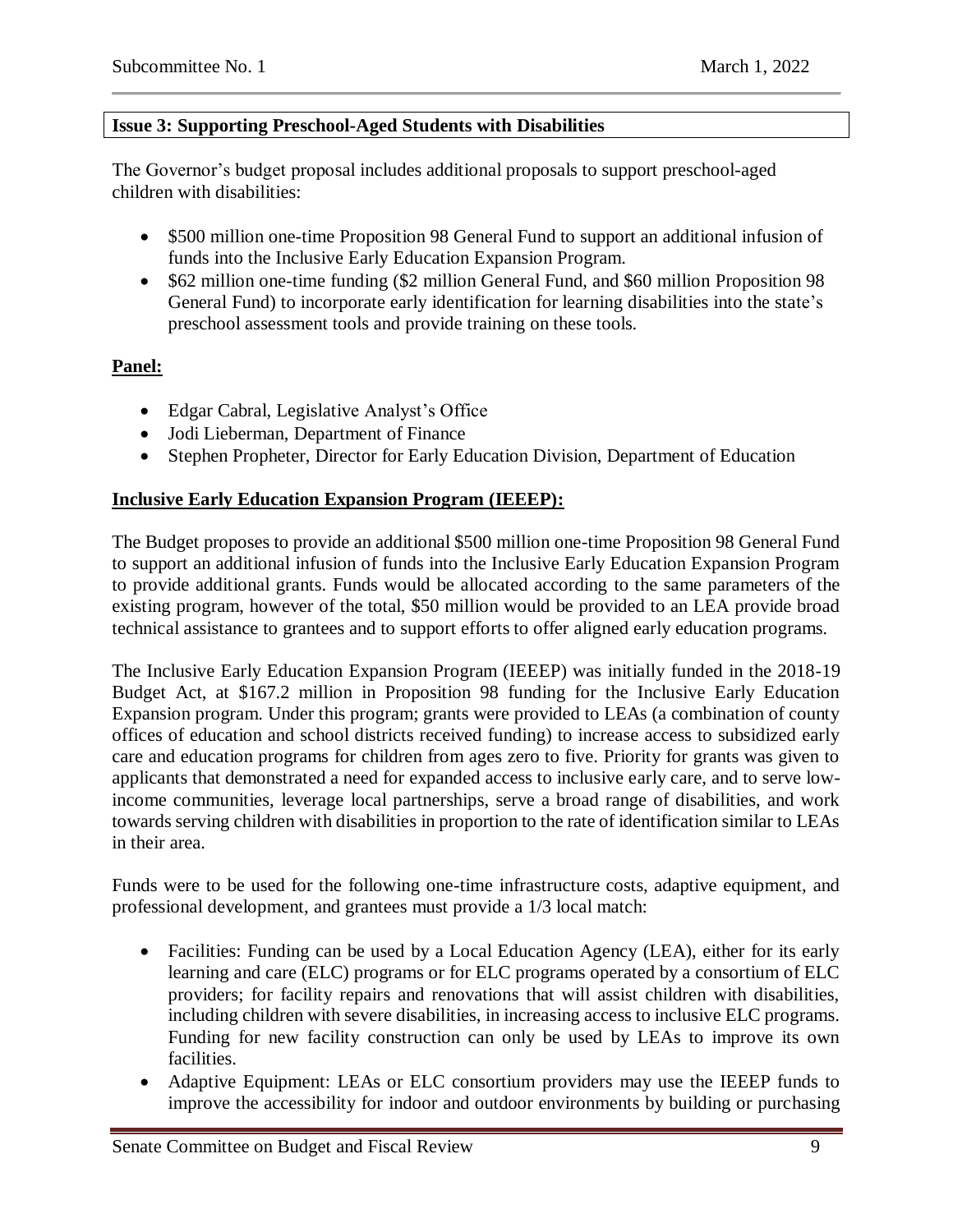adaptive equipment in order to increase participation of children with disabilities, including severe disabilities.

• Professional Development: Funding can be used by LEAs and ELC consortium providers for professional development to ensure that ELC staff are prepared to serve children with a broad range of disabilities, including children with severe disabilities. Grantees are required to use training funds over the initial 24-month period of the grant, which is through June 15, 2022

According to the CDE, the IEEEP Request for Funding Application (RFA) response rate and funding requests from applicants in the initial round of funding provided in the 2018 Budget Act indicated a broader need among the field to expand or implement inclusive early education programs. Over 200 LEAs submitted a letter of intent to submit an RFA for funding; however only 107 applied. Despite this, of the 79 applicants who received a fundable score from the application scoring process, the total funding requested by all applicants was over \$303 million. Because of this, CDE developed a methodology of funding awards based on priority needs (i.e., low-income communities, applications as consortiums with local partners, programs serving a broad range of disabilities, and local priority needs) which resulted in 65 grantees being awarded funding, 16 of which received a reduced award amount than what was originally requested in their application. The California Department of Education (CDE) is administering the existing program, and will conduct an evaluation.

# **Early Identification for Learning Disabilities:**

The Governor's budget provides \$2 million one-time General Fund to incorporate early identification for learning disabilities into the state's preschool assessment tools and \$60 million one-time Proposition 98 General Fund to provide training for educators on effective use of these tools.

Specifically, \$2 million is provided to the CDE, available for encumbrance until June 30, 2024, to determine a process and tool for early identification of children at risk for developmental delays and/or learning disabilities. Process and tools shall:

- Allow for immediate identification, further evaluation as needed, support and remediation based on needs of the child, and additional referrals for services as deemed necessary.
- Include a process for research-based early intervention that considers the differing intervention needs children may have in areas of concern.
- Be available for use in all California state preschool programs and available for use in transitional kindergarten programs, and kindergarten pursuant to guidance from the Superintendent.

The \$60 million is available for allocation to a local educational agency or local educational agencies to support statewide systems building activities and to support the alignment of local practices with research-based strategies that best promote student outcomes and program quality while also supporting the local implementation of the processes and tools This funding shall be available for encumbrance until June 30, 2026. Specific activities supported by this funding shall include, but not be limited to: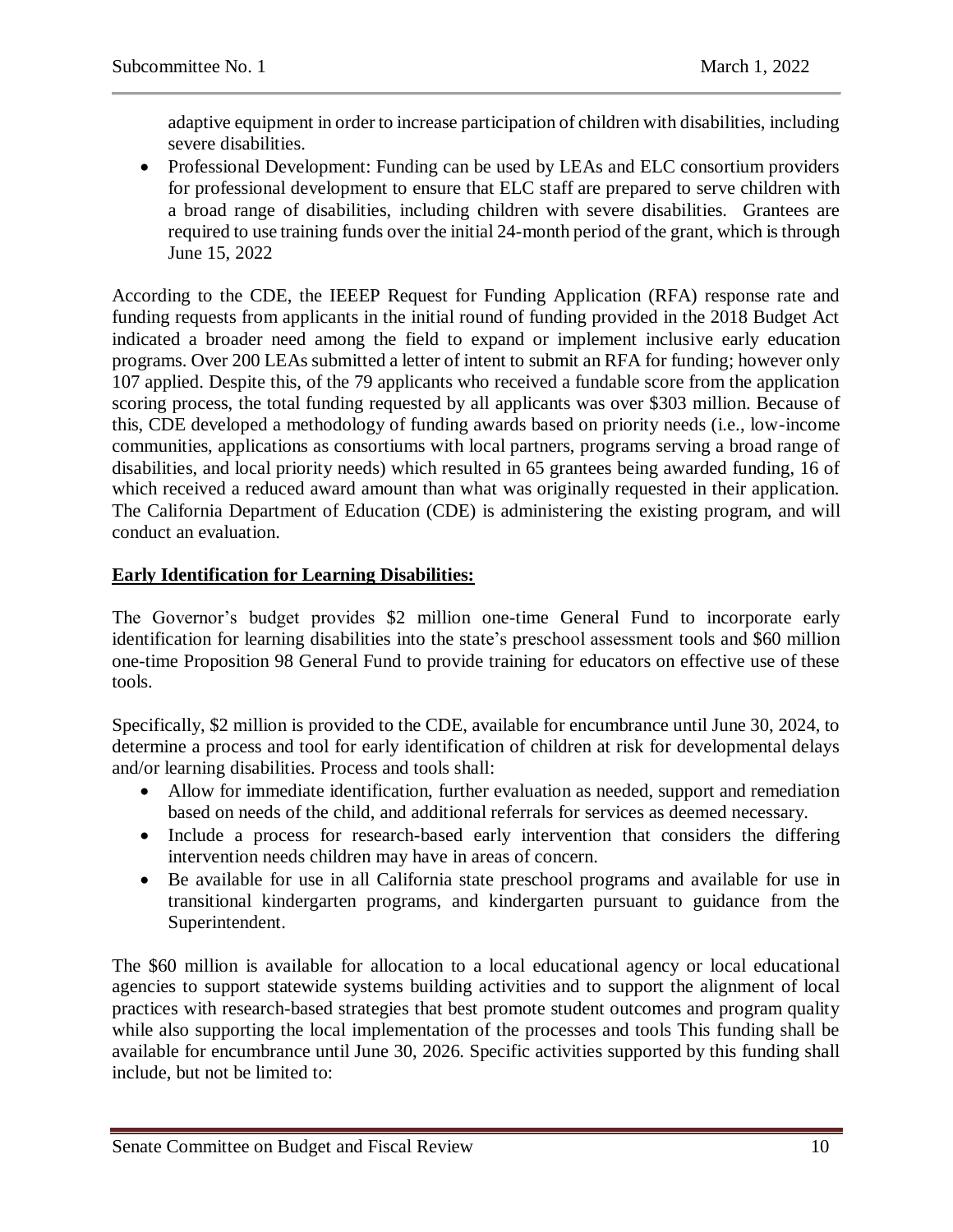- The development of training and resources for the California state preschool program and any interested Transitional Kindergarten and kindergarten programs on the process and tools.
- Provide training and practice-based coaching around the effective use of the process and tools and how to embed their use into the California state preschool program, Transitional Kindergarten, and kindergarten.
- Develop data collection and reporting systems, and a consistent process to enable the data to be used at the local and state level to improve teacher practice, enhance child outcomes, and support program evaluation.
- Provide in-depth coaching and assistance to California state preschool programs identified as needing additional support.

# **LAO Comments:**

*LEA-Based Providers Better Positioned to Serve Students With Disabilities.* Meeting the requirements proposed by the Governor would be relatively easier for LEA providers. Since school districts are directly responsible for providing special education services to their students, they will find it easier to refer students to their State Preschool program and ensure that providers are coordinating with special education experts. COEs also have special education experts that can assist State Preschool in better serving students. Moreover, unlike non-LEA providers, LEAs would have access to the IEEEP grant funding proposed by the Governor, which would cover one-time costs for training, facility renovations, and equipment.

*Recommend Redirecting Funding to Better Support Non-LEA Providers.* Because non-LEA providers do not have these same advantages, we think it is likely that they will find serving a larger share of students with disabilities more challenging. This is particularly true of those that do not already operate Head Start. We recommend the Legislature set aside a larger portion of IEEEP funding for state-level assistance and support that can be accessed by non-LEA providers. The Legislature could also consider redirecting others sources of funding for non-LEA training and support. For example, the Legislature could consider redirecting a portion of federal quality improvement funding (currently totaling \$120 million) for this purpose. These funds are currently administered by the Department of Social Services. Similarly, the Legislature may want to ensure a greater portion of the \$60 million proposed by the Governor to be set aside for training on early identification will be available for non-LEAs.

#### **Suggested Questions:**

- What data is available at this point on the use of funds or planned use of funds from the original IEEEP allocation?
- How has the Administration determined the additional demand in the field for the IEEEP funds?
- How do the newly proposed early identification tools and training relate to current assessments and supports in early education, such as the Desired Results Developmental Profile?